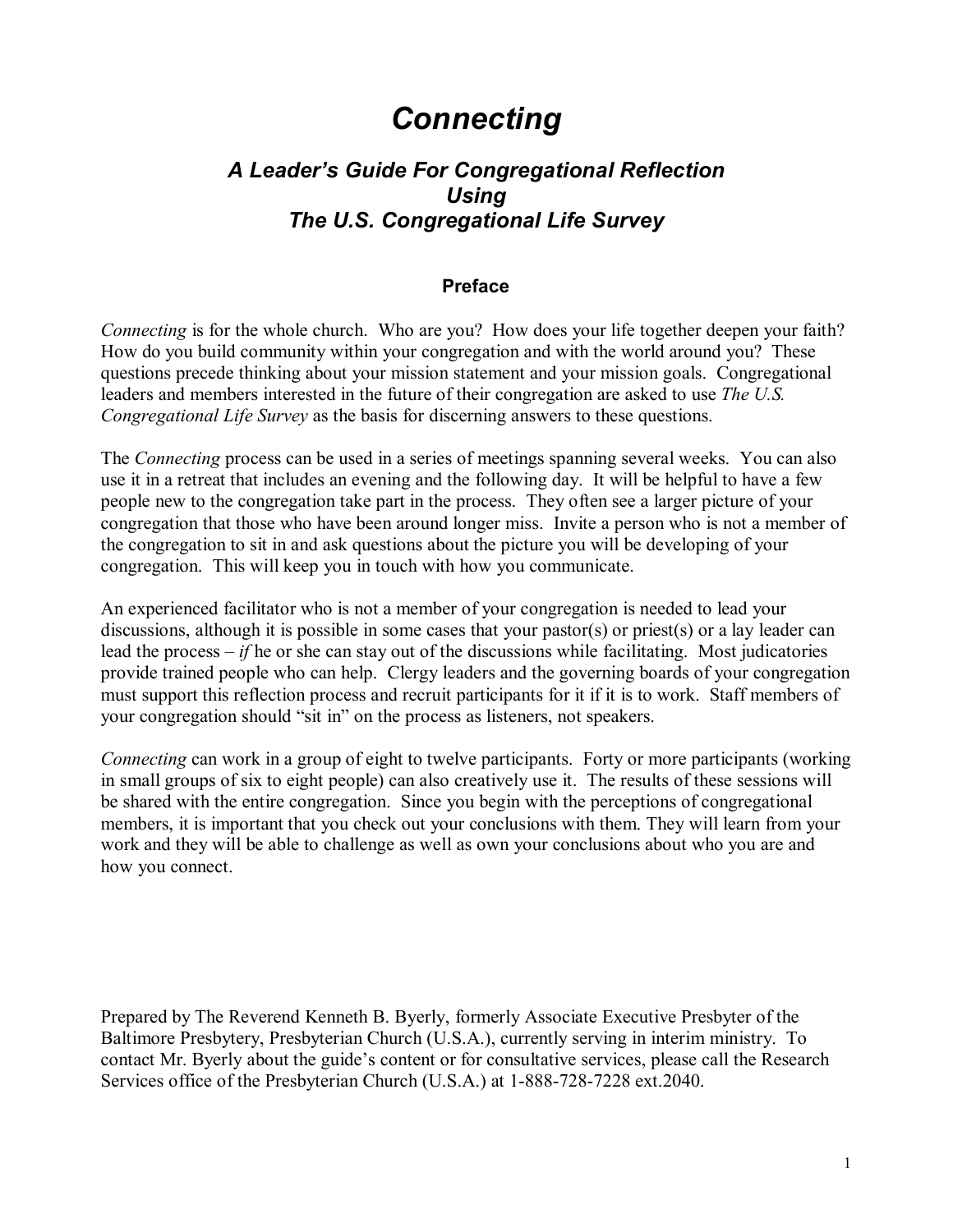### *Introduction*

*Thus says Yahweh, Who made a way through the sea, A path in the great waters; Who put chariots and horse in the field And a powerful army, Which lay there never to rise again, Snuffed out, put out like a wick:* 

*No need to recall the past, No need to think about what was done before. See, I am doing a new deed, Even now it comes to light; can you not see it? Yes, I am making a road in the wilderness, Paths in the wild.* 

(Isaiah 43: 16-19; from *The Jerusalem Bible*)

Isaiah speaks of the future – new hope, new verbs, new risks, and new possibilities. He knows God arrives on our scene from the future that is to be. Only dead or dying institutions keep looking back. Congregations experiencing death and resurrection need to talk about Isaiah's "paths in the wild" – those roads through the desert toward the water and bread. Gene Peterson renders the text like this:

*Forget about what's happened; don't keep going over old history. Be alert. Be present. Iím about to do something brand-new . . . Iím making a road in the desert, rivers in the badlands.* **(1)**

These four sessions for youth and adult discussion groups are based on scriptural insight into transition. They are about letting go of old images and being grasped by new images. In this case, the images are the perceptions of the persons in discussion groups as they talk about their congregation and the community surrounding the congregation.

The first session asks participants to share their perceptions with a certain amount of humor and imagination. The material from I Peter 2:9-11 and Luke 4:6-19 provide background for making lists of descriptive images that are neither right nor wrong – things are how people see them. Sessions two, three and four use results from the U.S. Congregational Life Survey provide an opportunity to discuss the aggregate responses of your congregants on how they connect with God, how they connect with each other and their community, and how they see the future in light of the present. The **video** version of **A Field Guide to U.S. Congregations** is designed to assist your group in processing their congregation's report and will be used in sessions two, three and four. All four sessions ask participants to think about the difference between what "is" and what the vision calls for.

The outcomes of these sessions are to be recorded on newsprint and transcribed onto 8.5 by 11 sheets of paper. Each group's work needs to be kept in sequence  $-$  from session one through session four.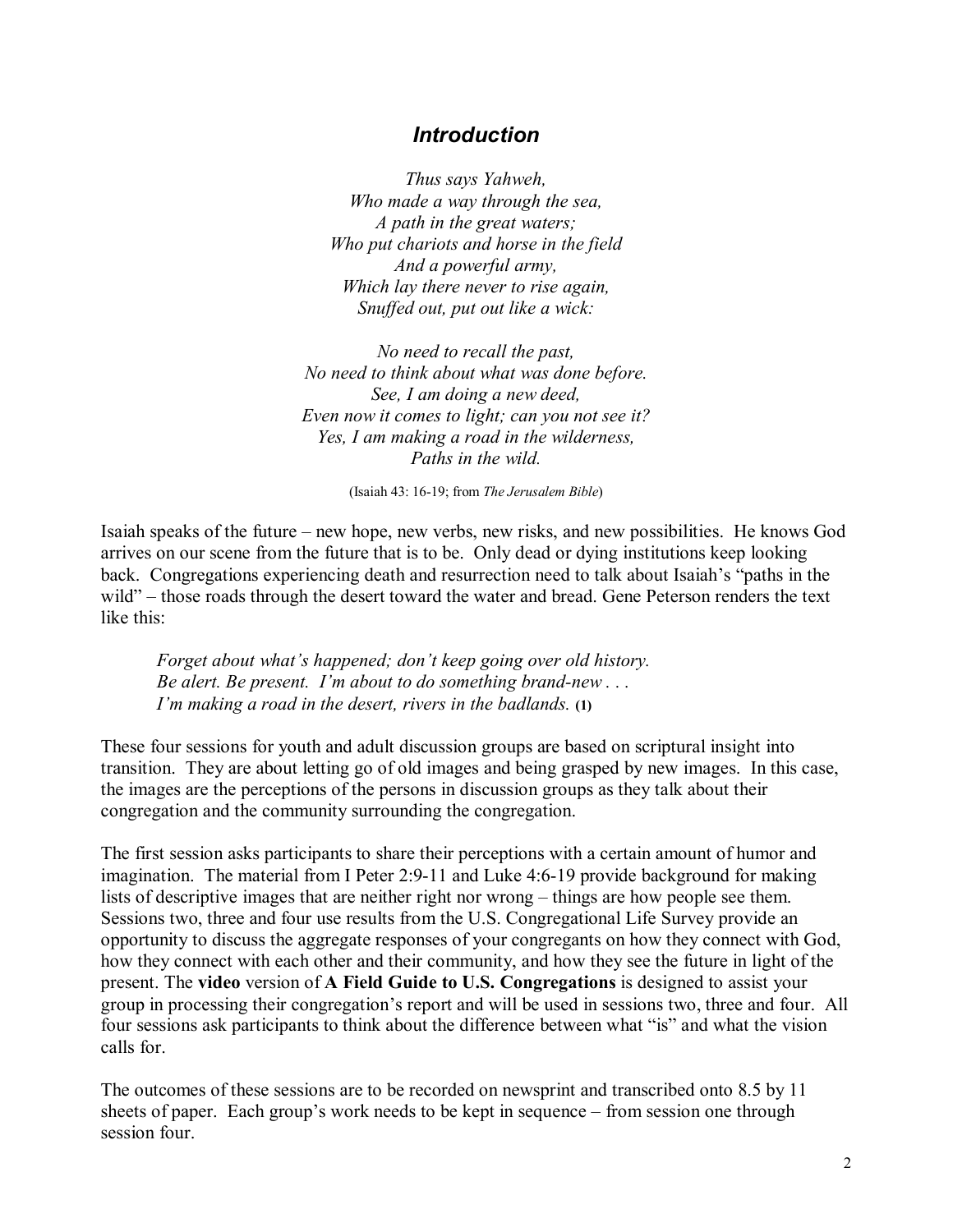This is not the time to "fix" anything or "recommend" anything. This is the time to share perceptions and to use descriptive language. Prescriptive work comes later in the process.

The following **assumptions** undergird this course of discussion.

- Perception is reality. The church, a human organization, understands itself to be established by God as "the people of God," "the body of Christ," and "a priesthood of believers." These theological concepts make the church different from not-for-profit organizations.
- Congregations are founded not only by "founding mothers and fathers." God founds congregations *in the community where they have their building.* Perceptions of that community and of "outsiders," as well as perceptions of peripheral members living on the margins of the congregation are as valuable as the perceptions of active leaders in discovering ministry and mission. Leadership has no privileged perception of where and how the congregation ought to be in mission.
- During a congregational study the language of perception how people see what "is" is more important than "should/ought" language. Disagreement, divergence of perception, and diversity of opinion are valuable and are to be pursued. Premature consensus and unanimity are major deterrents to wider ownership of ministry.

The most difficult words in the dictionary may be "is" and "are." We cannot entirely grasp what something is. We cannot describe what the depth of a relationship between two persons is. We cannot definitively describe what a congregation of people who call themselves Christians is. But we can form provisional pictures. The purpose of these four sessions is to help you coach members of your congregation as they share their perceptions of who your congregation "is." You will ask them to talk to one another while interacting with your congregation's responses to the U.S. Congregational Life Survey. You will help them discern who is attending your congregation and why they come.

This Leader's Guide asks you to put off strategic planning until you have taken time to develop a portrait of your congregation as a prelude to discerning what God is up to in your church and community. The greatest temptation congregations have in pondering what God is up to is to short circuit *discernment* in a rush to set goals and objectives. This is a modest invitation to spend four sessions of 75 to 90 minutes each talking about "Who are we?" and "What is our identity?"

## **Resources essential to this process**

- Tabulated results of your congregation's responses to the U.S. Congregational Life Survey
- A copy of the book *A Field Guide to U.S. Congregations* (Louisville, Kentucky: Westminster John Knox Press: 2002) written by Cynthia Woolever and Deborah Bruce
- The video *A Field Guide to U.S. Congregations* that accompanied your survey results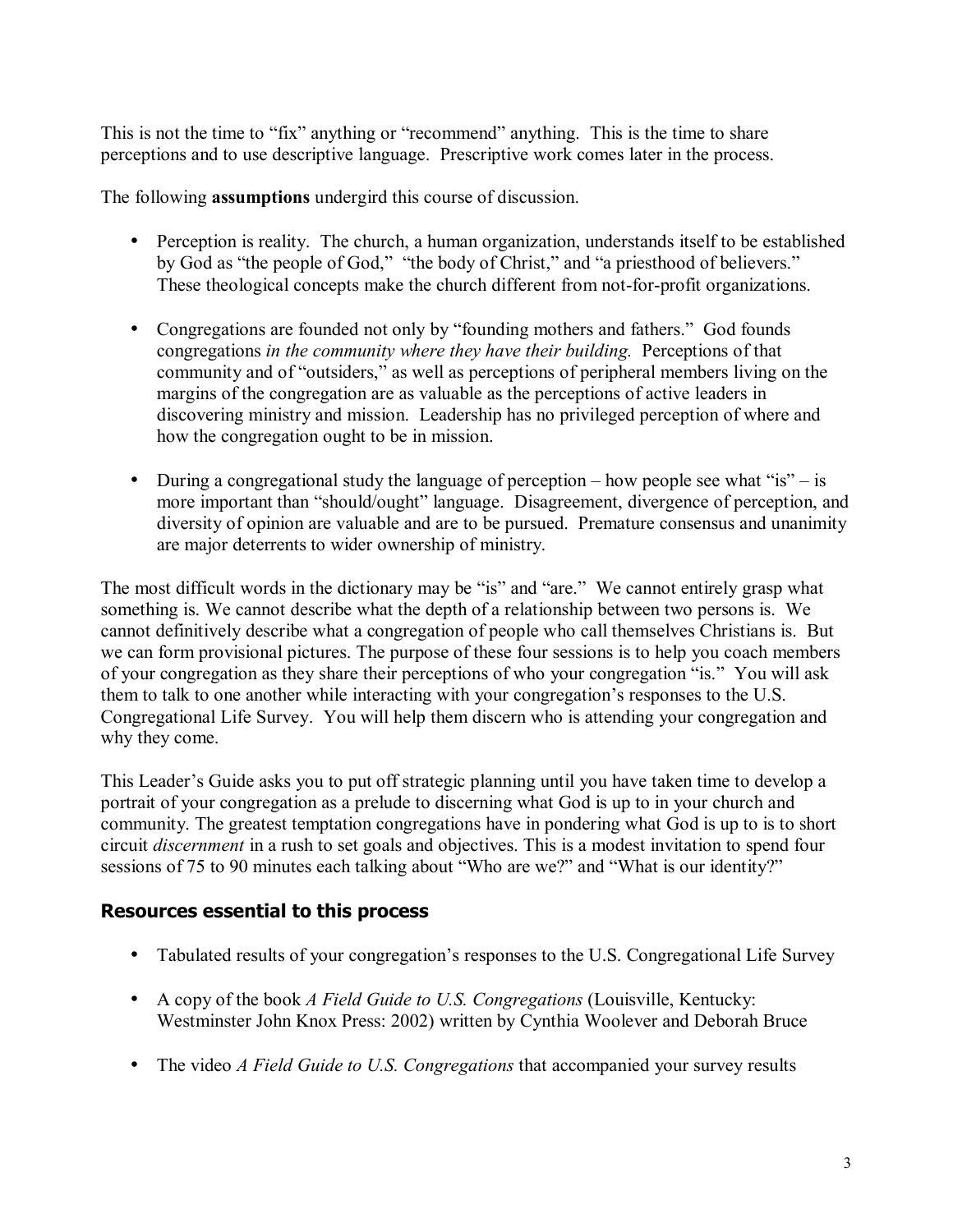- Space for participants to operate in both plenary and break-out sessions with one pad of newsprint on an easel along with markers and masking tape for every six people participating
- Intense prayer
- A valuable extra resource, to be used as a supplement to Session Three or as a separate session in itself, would be demographic information about the community surround your church building. The Presbyterian Church (U.S.A.) Research Services office can prepare a customized demographic package for you. So can Percept, Inc., which also has a mission statement and goal setting process called *ReVision* which it sells to congregations. (See Appendix A for sources.)

Goals and objectives are easily produced from large and small amounts of material. It is the sharing of mental maps that must come first.

 . . . *mental maps direct congregations as much as road maps direct the traveler. The destination points and plotted highways leaders have constructed for congregational life send them on guardedly charted journeys that too often are resource consuming and unsatisfying. What if parish and congregational leaders revised their mental maps? What is they made new maps based on an accurate picture of the current landscape?* (Woolever and Bruce, *A Field Guide to U.S. Congregations*)

These four sessions are an invitation to share mental maps.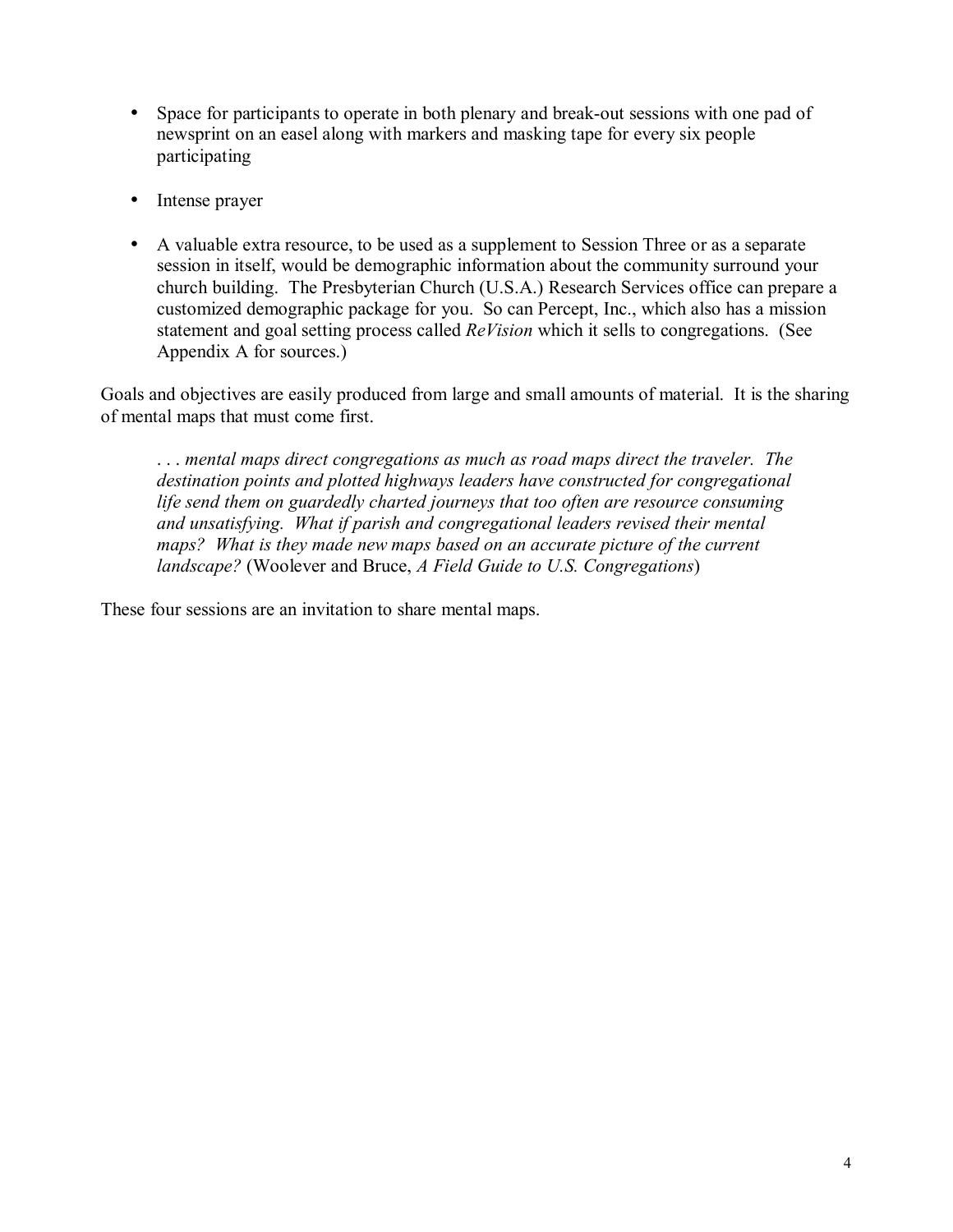## **Connecting - Session One**

## *How Do We See Our Congregation And Our Community?*

#### **Session objectives:**

- 1. To list, in small groups, the various descriptive words and phrases you use to describe your congregation and community; and
- 2. To note and talk about the group's *diverse* and *similar* perceptions of your congregation and its surrounding community.

Whether working with six or sixty participants, these sessions *must* be planned for people to work in small groups of six to eight persons. With planning and skill, one person can facilitate a group of sixty people, but it is better to keep the overall group size to 16 to 24 persons.

After introducing the session, you will ask the small groups to work with newsprint on easels, and they will be asked to post their results on a wall for all to see. These sheets of newsprint will be collected and transcribed onto 8.5 by 11 inch sheets after the session.

#### **Background material for your preparation and your comments to the group**

Scripture is rich with diverse images of the church. I Peter 2: 9-11 is a case in point.

*But you are a chosen race, a kingdom of priests, a holy nation, a people to be a personal*  **possession**, to sing the praises of God who called you out of darkness into (God's) *wonderful light. Once you were a non-people and now you are the people of God; once you were outside (God's) pity; now you have <i>received pity... as strangers and nomads... keep yourselves free . . .* (from *The New Jerusalem Bible*, bold print mine)

There are also a great variety of images for the people who are "out there" as the church's focus of mission and service. Luke, for instance, (4: 16-19) takes one passage from Isaiah and shapes it into the "why" and "who" of the ministry of Jesus.

*The spirit of the Lord is on me, for God has anointed me to bring good news to the afflicted. God has sent me to proclaim liberty to captives, to let the oppressed to go free, to proclaim a year of favour from the Lord*. (from *The Jerusalem Bible,* bold print mine)

Momentous ministries happen when a congregation takes the surrounding community seriously, knowing it has been called to such a service.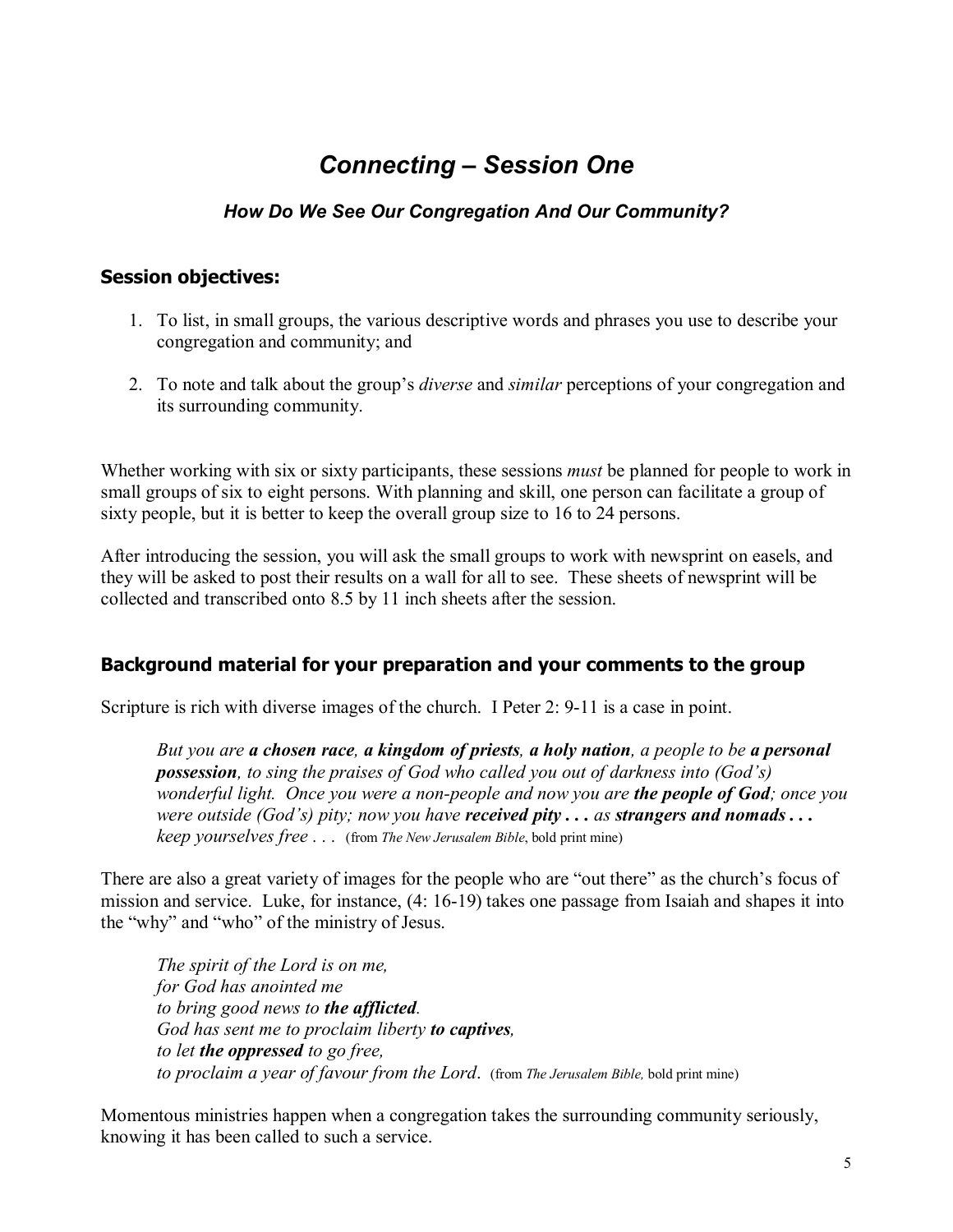#### **Process**

In this session participants will creatively and playfully  $-$  yet accurately  $-$  name your congregation. You will ask them to generate as many labels that describe your church as possible. Do not be afraid to play with the names your congregation might have if the truth be told. Imagine driving through a city and seeing *Received Pity Presbyterian Church* or *Strangers and Nomads Community Fellowship.*

• You could offer the following names of churches to the group and ask what group members think the particular congregation's strength is.

#### **Naming your congregation:**

| Library and Academy Christian Temple study groups |  |
|---------------------------------------------------|--|
|                                                   |  |
|                                                   |  |
|                                                   |  |
|                                                   |  |
|                                                   |  |
|                                                   |  |
|                                                   |  |

• There are other serious contemporary images of congregations being suggested by experts who study how congregations live:

| <i>Erotically Capacious Household of God</i> James Hopewell (3) |  |
|-----------------------------------------------------------------|--|
|                                                                 |  |

- You may want to hand each participant a copy of the biblical passages on page 5, and have the group read them aloud. The "game" of naming churches by their identifiable behavior  $$ you give the descriptive name and the group guesses the behavior  $-$  might follow a look at the biblical passages. On the back of the page of passages you might print the assumptions underlying the entire process listed in the first section titled "Connecting" in order to emphasize the importance of perception and diversity.
- Have the participants number off to assure groups of six to eight persons. Have in place a pad of newsprint on easel with markers for each group. If you do not have small group work areas already set up, ask them to take their chairs and form quickly into their work groups. When the participants are in their small groups, have them first of all introduce themselves to one another and mention what congregation they were baptized in (and in what *year,* if you want to live dangerously) to break the ice. Be assertively direct and keep the participants focused on the task.
- Your instructions to the participants: On the first page of newsprint make a list of all the descriptive names you can come up with that *describe your congregation* – no description is too facetious, too outrageous or too serious! Have some fun doing this  $-$  do not be afraid to note your foibles and weaknesses, as well as your strong points. (Note: This is **not** a list of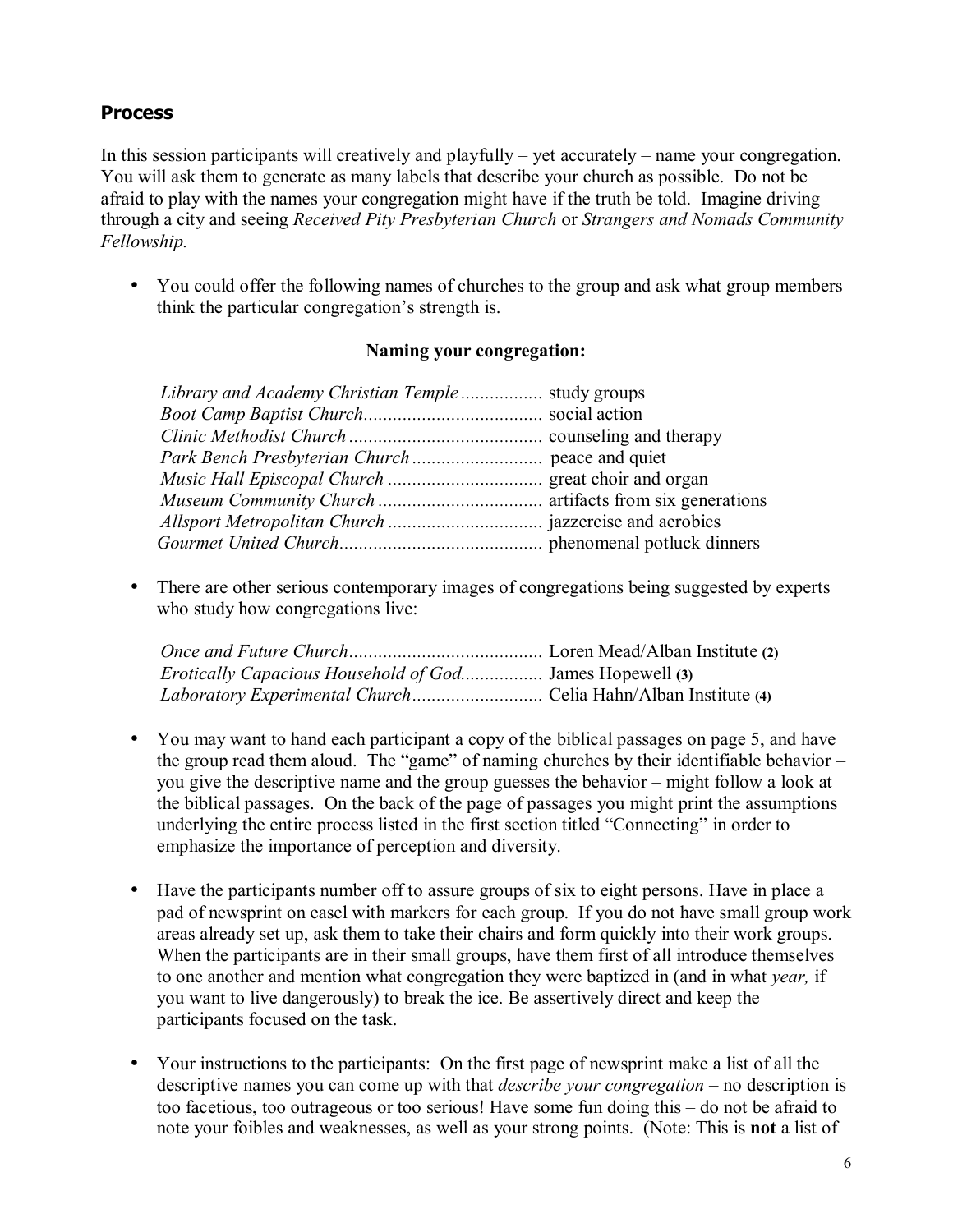programs. You are asking for descriptions of the congregation  $-$  its being, its people, its reality, its image.)

• On the next page, make a list of descriptive terms for the *community surrounding the church building*. Again, think creatively!

(Define "community" as a three mile radius around the building. Do not let participants derail the process by claiming this is not "our" community, etc.  $-$  stay focused on the *images.* It will be helpful to have information about a larger radius, since many of your members probably drive fifteen minutes or more to get to church.)

- Using the two lists already created, on a third page of newsprint list words that describe the *differences* between the congregation and the community as you have described them.
- Allow 30 to 40 minutes for the group to work on all three sections. Then ask each group to vote on which image of congregation, community and differences is their "favorite of the day" (tomorrow usually brings new images). Have each group share these favorites with the larger group. Take a few minutes to discuss in the larger group themes that were mentioned in more then one group. If you are working with only one small group, this process is obviously simpler, and there will be more time to discuss more images.
- To assist those who will compile the results, make sure each group's newsprint is labeled (Group 1, Group 2, etc.) and each sheet is numbered in sequence ( $1 =$  our church,  $2 =$  our community,  $3 =$  differences).
- Close with a prayer for the ongoing life of the congregation and for important insights to come from this process.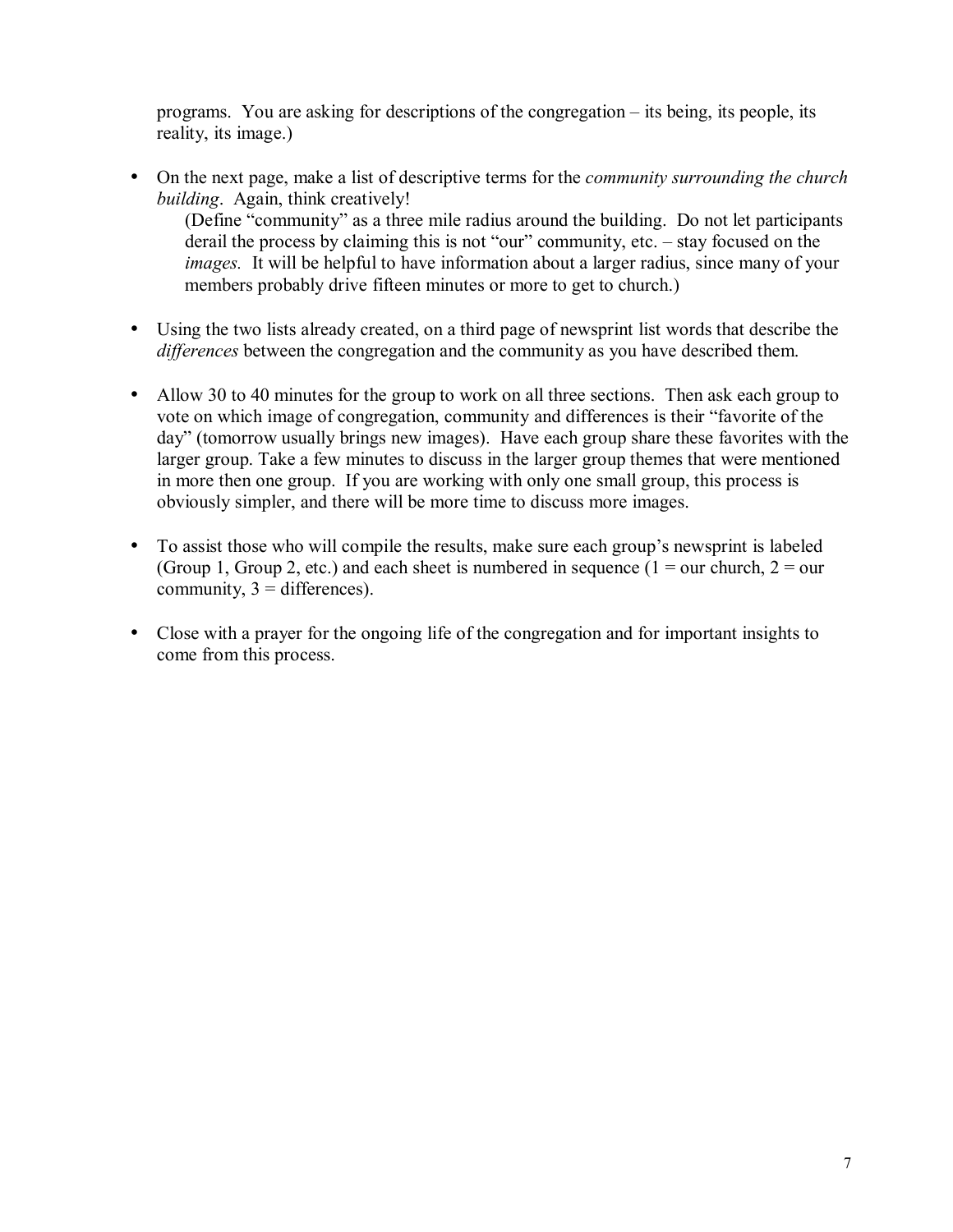# **Connecting – Session Two**

### *Seeking and Celebrating God*

#### **Session objectives:**

- 1. To discuss the handout "Building Spiritual Connections" (the first two pages of your congregation's results from the U.S. Congregational Life Survey); (Note: Show the introduction and first section of the video, "Building Spiritual Connections," until you reach the first "pause" point. This portion of the video is about 10 minutes long.)
- 2. To list on newsprint participants' perceptions of your congregation's strengths and areas for growth in nurturing spirituality; and
- 3. To develop a "needs" list by which the participants can express without comment what they need to grow in faith.

Do not be sidetracked by a discussion on whether the congregational survey summary and the demographic data are "right" or not. Assume that it is right for these sessions. This is not a time to talk about what "ought" to be. Have the participants use their best textual interpretation abilities to talk to one another about what the summary actually says. What are their "findings"?

#### **Background material for your preparation and comments to the group**

*Yahweh, you search me and know me. You know if I am standing or sitting You perceive my thoughts from far away. Whether I walk or lie down, you are watching; you are familiar with all my ways.* 

*Where could I go to escape your spirit? Where could I flee from your presence? If I climb to the heavens, you are there; there, too, if I sink to Sheol.* 

*You created my inmost being and knit me together in my mother's womb. For all these mysteries – for the wonder of myself, for the wonder of your works -I thank you.* 

(from Psalm 139, *Psalms Anew,* Nancy Shreck and Maureen Leach)

The church's life is dependent on its members knowing and celebrating how God has found them in the midst of their search for God. Theology and spirituality come before the demographic,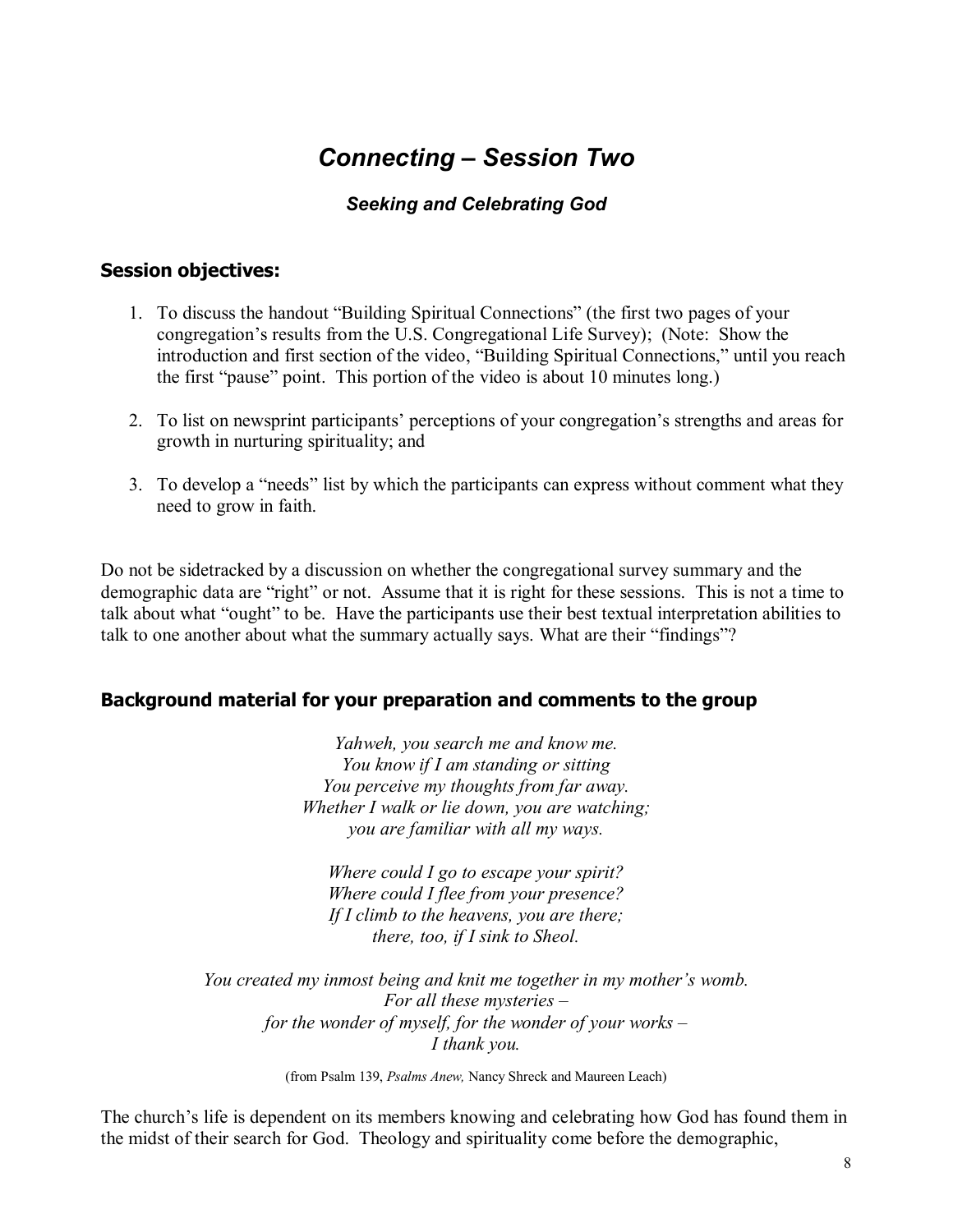sociological and psychological make-up of your congregation. And theology and spirituality will follow your congregation's social dynamics as well. Your identity as a church and your vision of the future precede any programming and goal setting. Congregational studies often produce program goals and sometimes a change in the climate of human relationships happening within the church. It is a sense of identity, articulated in terms of the reality of God and the disciplines of the spirit, which is most difficult and absolutely essential.

James Hopewell, in *Congregation: Stories and Structures* **(5)**, writes about congregational life as an erotic shaping of community.

*Eros is the overpowering, softening, possessive energy that give things their shape and linked significance.* (p. 169)

He combines a biblical image of the church as *household* with the human interaction of searching for God and for each other within the congregation. Your congregation's identity depends on your members' erotic capacities to respond to God and relate to each other.

*Congregations are the church's erotically capacious households. Other organizations are specialized for particular ends. Seldom do other social organizations include both children and the aged; seldom do they rely upon members with diverse careers and educational preparations. Once joined, the noncongregational bodies of the church often gently pressure members into uniform patterns of behavior or attitudes. Among the structures of the church, only the congregation persistently addresses the diverse personal goals of its members.* (p. 171)

Metaphors stressing experimentation, provisional thinking, and shared power are also relevant to who you are. Celia Hahn, in *Growing in Authority, Relinguishing Control* (6), describes a congregation as a human relations lab, built on the members acknowledging what "is." When members ask about *what is* rather than trying to impose on others what they think reality *is,*  congregations can mobilize themselves for mission. One thing Jesus did was liberate his disciples from "the bottom-line concerns of the world" and free them up to consider new possibilities. (p. 149)

*At its best, the experience of "church" is set up to enhance the possibility that people will experience those transforming moments when love and truth flash together. When my life has been changed, I love those people! We have been through despair and joy together, and, like Mary and the beloved disciple at the foot of the cross, we suddenly know: "This is my family.*" *Our discovery creates community . . .* (p. 153)

In Aldous Huxley's *Brave New World* the community slogan is "Community. Identity. Stability." A congregation's ability to articulate its relationship to God builds community and identity, and it often shakes up stability. God is always doing a new thing, and the church is often the last place people find out about it.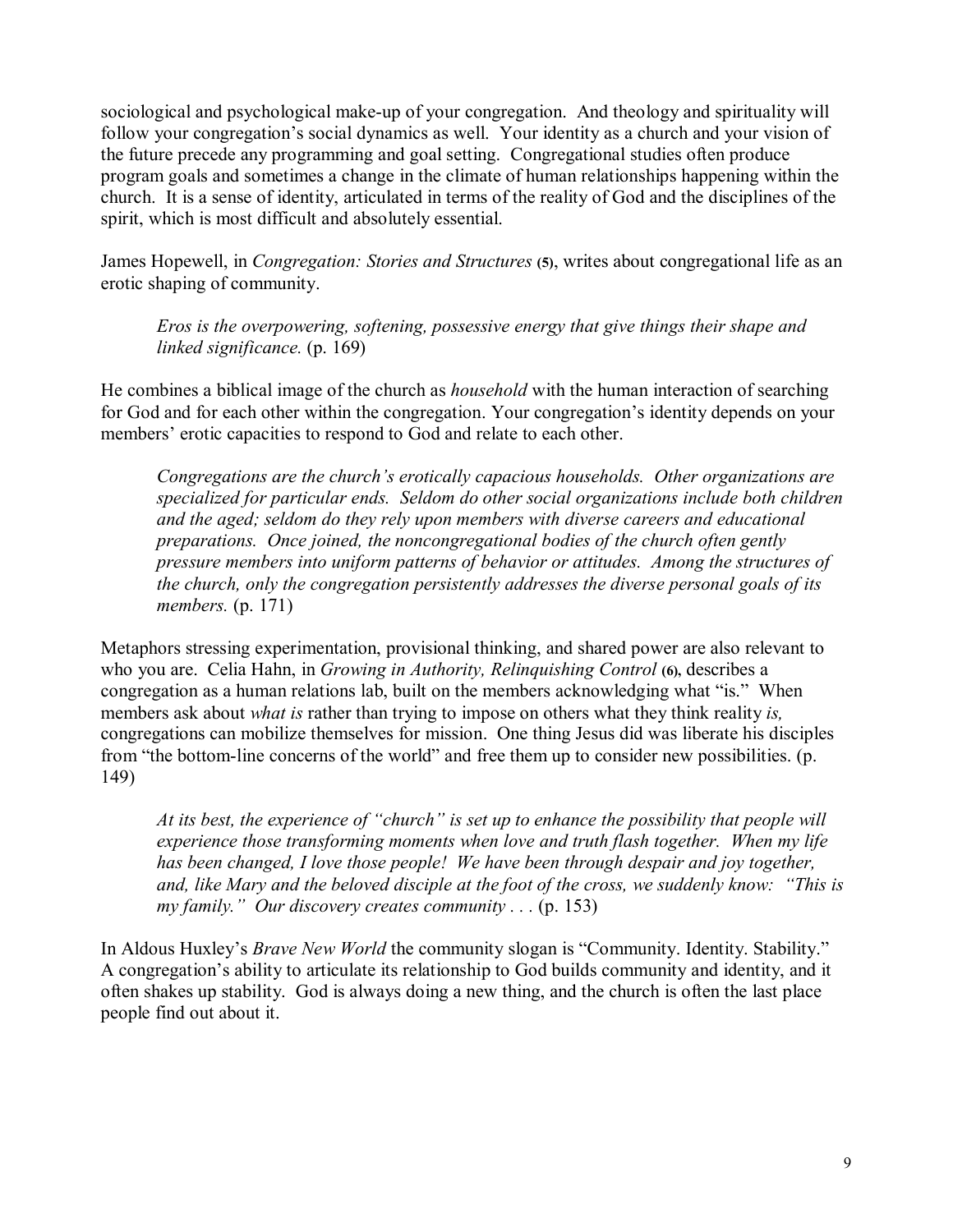### **Process**

Every participant should have the printed material "Building Spiritual Connections" in their hands. If possible, they should also have the results from Session One, as typed on 8.5 by 11 sheets, for their use.

- Begin this session by breaking the group into quartets and have each quartet talk about how the passage from Psalm 139 is relevant to their experience as an individual and as a member of or participant in your congregation.
- After introducing the group to the idea of your congregation's identity that precedes all of its programs, give a brief overview of what the U.S. Congregation Life Survey is and how it pushes for data driven perceptions of your congregation (and noting that data driven and Spirit driven realities are closely related, since the Spirit always pushes for truth  $- c f$ . *A Field Guide to U.S. Congregations*, p. 7). View the introduction and first section of the video, "Building Spiritual Connections," until you reach the first "pause" point. (This portion of the video is about 10 minutes long.) Then have a time of silent reading and reflection while participants review your congregation's results (up to ten minutes).
- Form small groups of six persons, with newsprint on easel available to each group, and ask them to make a list of their "findings" from the summary. Their key findings may not match their own experience in the congregation. *What does the report say?* This is the question.
- Then have the small groups arrange the findings into "strengths" and "areas for growth" columns. When this is done, have each group post their newsprint on the wall and note similarities of perception *and* differences of perception. Experiences with church music often generate heated expressions of what is worshipful, etc. This is not the time to discuss the worship wars going on in every vital congregation.
- Facilitate the entire group by listing on newsprint everyone's expressions of what they "need" in the congregation to grow in faith. Remind the group that they are free to say what they think, and that no one will challenge them. Encourage those who might be hesitant to speak in a large group to share their needs as well. Also remind them that even though someone else has expressed a "need" similar to theirs, you want them to express theirs as well. The number of times a "need" is mentioned is important.
- Close this session by asking if any learnings in this session connect with the discussions in Session One. Read the passage from Psalm 139 as a closing prayer.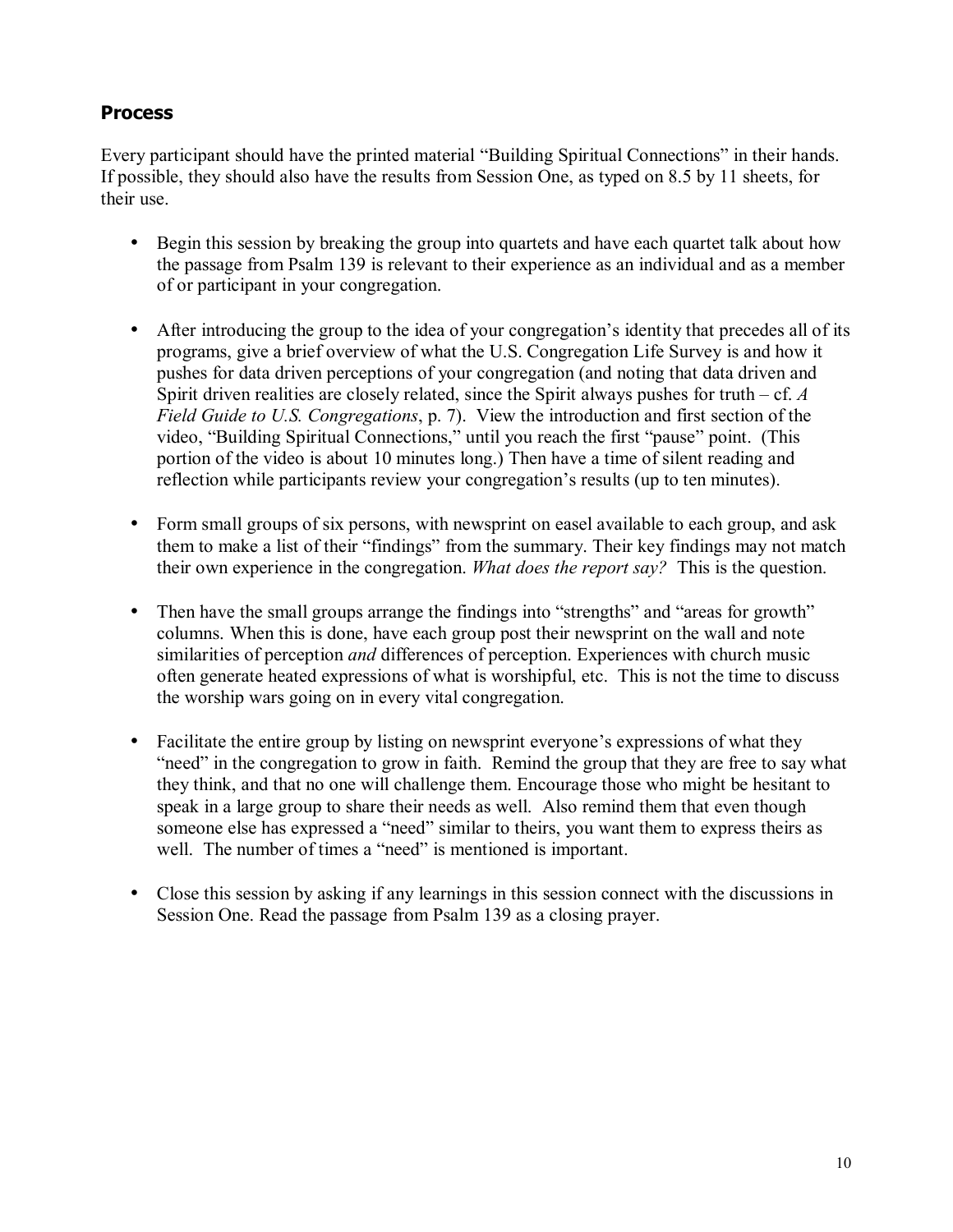# **Connecting – Session Three**

## *Inside/Outside Connections: Congregation and Community*

#### **Session objectives:**

- 1. To review "Building Inside Connections" and "Building Outside Connections" (pages three to six from your congregational survey results) and list perceived strengths and weaknesses in each area. (Note: Show the second and third sections of the video until you reach the third "pause" point. This portion of the video is about 5 minutes long.); and
- 2. To "brainstorm" ideas about how to build on your congregation's relationship strengths inside and outside the congregation.

### **Background material for your preparation and comments to the group**

Again, do not be sidetracked by a discussion on whether the congregational survey summary and the demographic data are "right" or not. Assume that it is right for these sessions. This is not a time to talk about what "ought" to be. Have the participants use their best textual interpretation abilities to talk to one another about what the summary actually says. What are their "findings?"

Community is defined here as the population surrounding the church building, not necessarily the communities in which some or many of the participants live. Remember, the premise is that not only did the founding fathers and mothers build the church where it is, God placed it where it is as well, and God expects congregations to be in mission with their surrounding communities.

Paul writes:

*Let love be genuine; hate what is evil, hold fast to what is good; love one another with mutual affection; outdo one another in showing honor. Do not lag in zeal, be ardent in spirit, serve the Lord. Rejoice in hope, be patient in suffering, persevere in prayer. Contribute to the needs of the saints; extend hospitality to strangers. Bless those who persecute you; bless and do not curse them. Rejoice with those who rejoice, weep with those who weep. Live in harmony with one another; do not be haughty, but associate with the lowly; do not claim to be wiser than you are. Do not repay anyone evil for evil, but take thought for what is noble in the sight of all. If it is possible, so far as it depends on you, live peaceably with all . . . If your enemies are hungry, feed them; if they are thirsty, give them something to drink . . . Do not be overcome with evil, but overcome evil with good.* 

(from Romans 12, *NRSV*)

There is a direct relationship between your members connecting with each other and with the community surrounding your church property. Reaching out into the community depends on the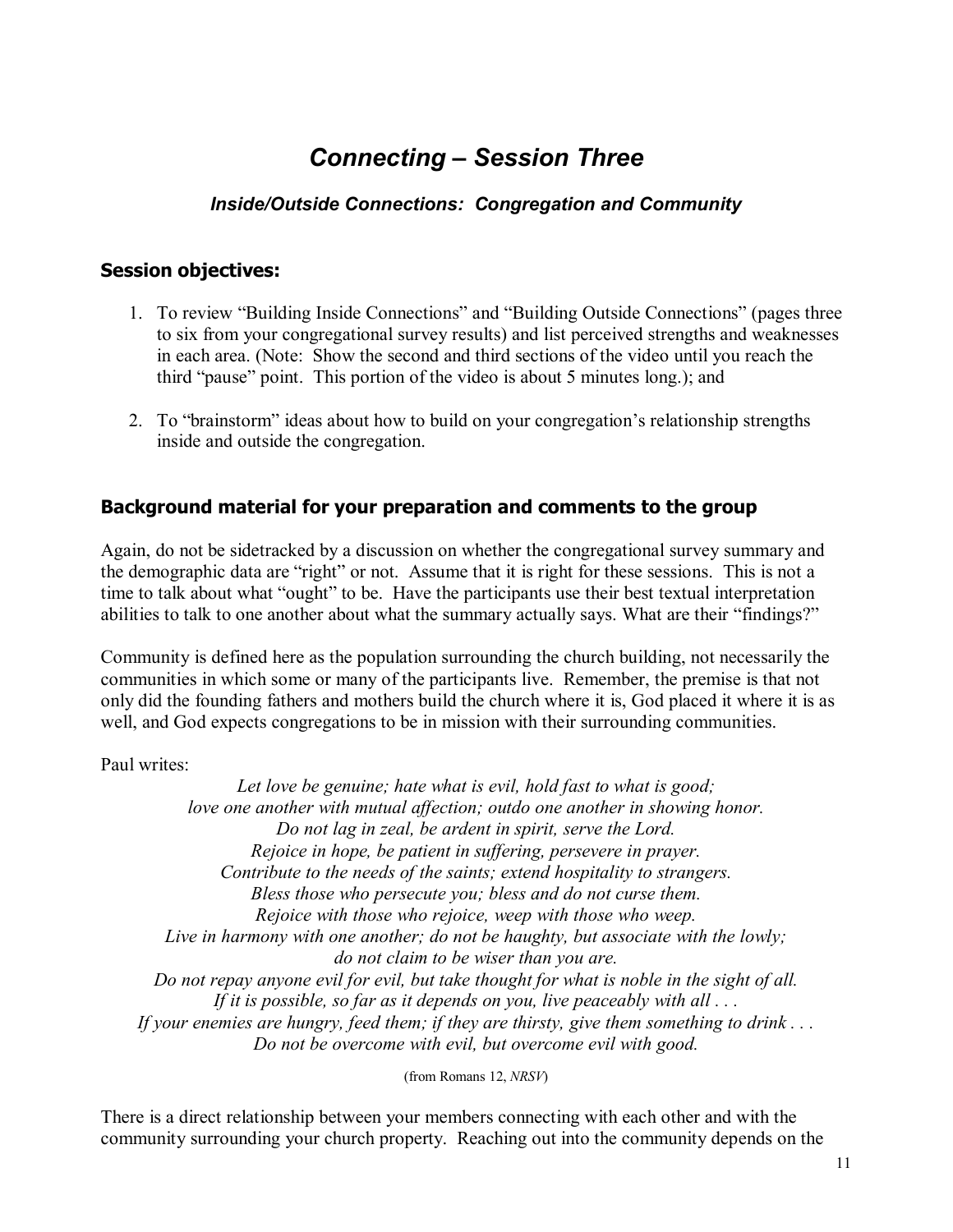affirmations of people living within the congregation, and those affirmations are fruitful only if your members reach out as affirmed people.

The people of God have a mission. They exist with a purpose that is greater than affirming each other in their faith. Their purpose that God has established for them is to be in the world.

### **Process**

.

- Give each participant a copy of "Building Inside Connections" and "Building Outside" Connections" and the passage from Romans copied onto an 8.5 by 11 sheet of paper.
- Break the participants into quartets and ask them to share with each other how the passage from Romans 12 applies to their experience of your congregation and community. Ask them to quickly list (on newsprint on easels which you have provided) how they think Paul sees the congregations to which he writes and the culture in which the congregations live. Post the results of the groups on a wall where all can see them.
- Show the second and third sections of the video until you reach the third "pause" point. (This portion of the video is about 5 minutes long.)
- Next, break the participants into groups of six, and ask them to review the  $\cdot$ Inside Connections" and "Outside Connections" results of the U.S. Congregational Life Survey. Ask them to list on one page of newsprint their findings in *two* columns as shown below:

#### **Based On The Survey Information**

| <b>Our Inside Connections</b> | <b>Our Outside Connections</b> |
|-------------------------------|--------------------------------|
| Findings Are                  | Findings Are                   |

• It is important for the groups to list all findings including those on which they have doubts, questions or comments. Ask them to list on a second page these concerns in two categories:

| <b>Comments and Questions</b> | <b>Comments and Questions</b> |
|-------------------------------|-------------------------------|
| on "Inside Connections"       | on "Outside Connections"      |

• Finally, post all newsprint on a wall and have each group quickly read what they wrote, without comment or elaboration. Ask the participants to pray for understanding into the diverse perceptions people have about church and community, and ask them to mull over what they have found. Collect all newsprint and transcribe onto 8.5 by 11 paper, and hand the typewritten results to the participants as they gather for Session Four.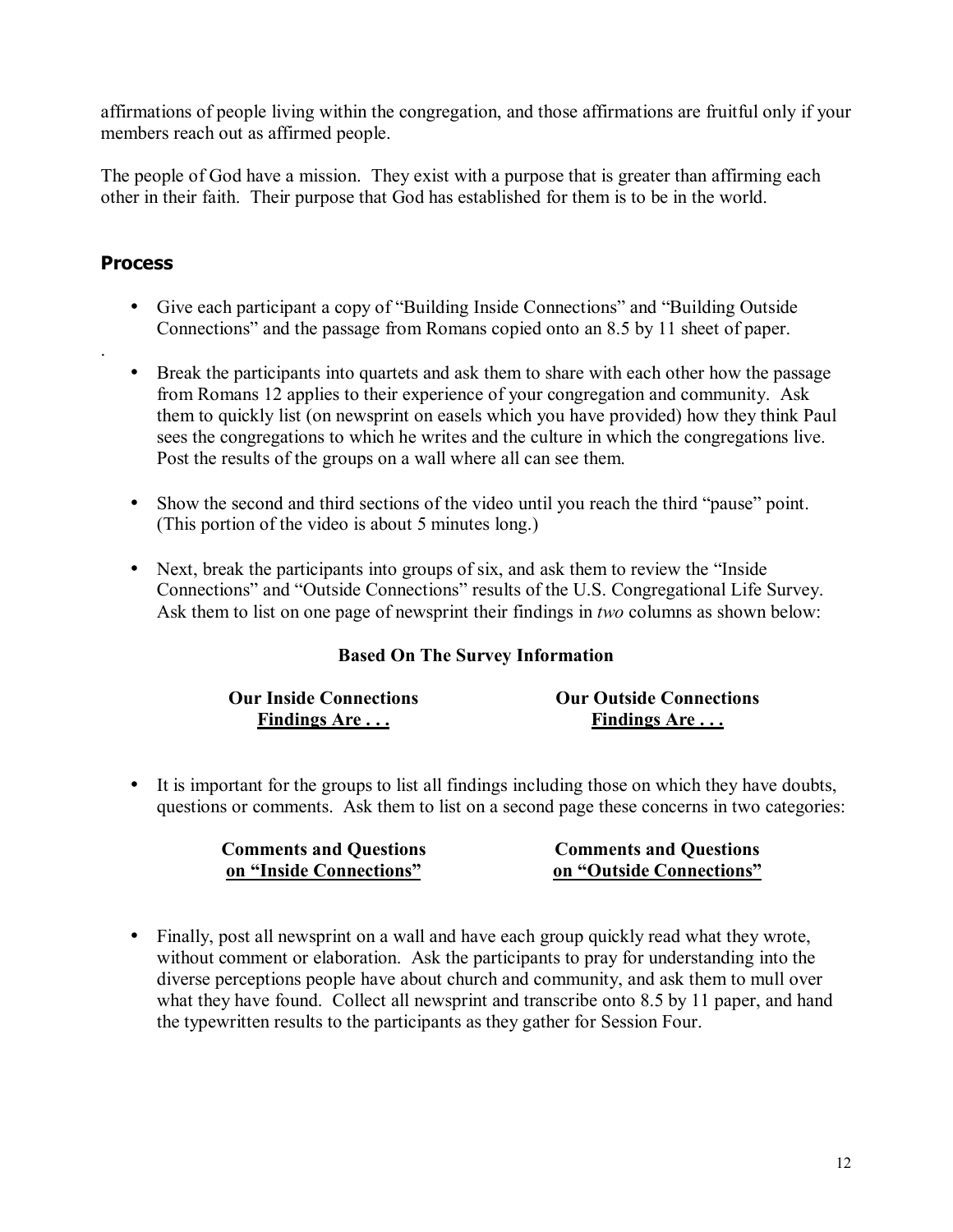## **Connecting – Session Four**

### *Now and Then: Current Snapshots and Future Vision*

#### **Session objectives:**

- 1. To look back over the first three sessions;
- 2. To review and discuss "Building Identity Connections" (Note: Show the final portion of the video on "Building Identity Connections" and the conclusion. This portion of the video is about 5 minutes long.); and
- 3. To create and honor a brief Vision Statement created by each participant.

#### **Background material for your preparation and comments to the group**

All the perceptions of these group discussions are relevant to discussing the relationship between vision and mission. Each participant should have the results of the first three sessions in hand, as well as "Building Identity Connections" (pages 7-8 from your congregation's survey results).

Church leaders invested in a congregation's life often have difficulty seeing how *death and resurrection* apply to their congregation **(7)**. This is due in part to the fact they do not see how it applies to their own lives. Scripture's witness is this: the old must die for the new to be born (refer back to the Isaiah passage at the beginning of this study guide)*.* Paul puts it this way in II Corinthians 5:17:

> *Everyone in Christ becomes a new person altogether – the past is finished and gone, everything becomes fresh and new*.

(modified from *The New Testament in Modern English,* J.B. Phillips)

Such hope is built on a different faith than one that keeps looking back and trying to keep what was. Trying to "save" the past is to miss the current action of God in the present as God brings the future. Only this attitude of risk can offer a healthy perspective on the past.

Do not let participants avoid talking about change by making "quick fixes" on what is already part of the past tradition. Ronald Heifetz, in *Leadership Without Easy Answers* **(8)** warns against avoiding our real work by changing truly open questions into mechanical questions that have quick, technical answers  $-e.g.,$  "if we only could call our pastor, everything will work out." Some problems have no clear-cut solutions. Some problems are themselves not so clear-cut. Often both the questions and answers are open and not clear. But they can be *perceived* and discussed. Your congregation needs to discuss these questions in order to seek God's will for the future.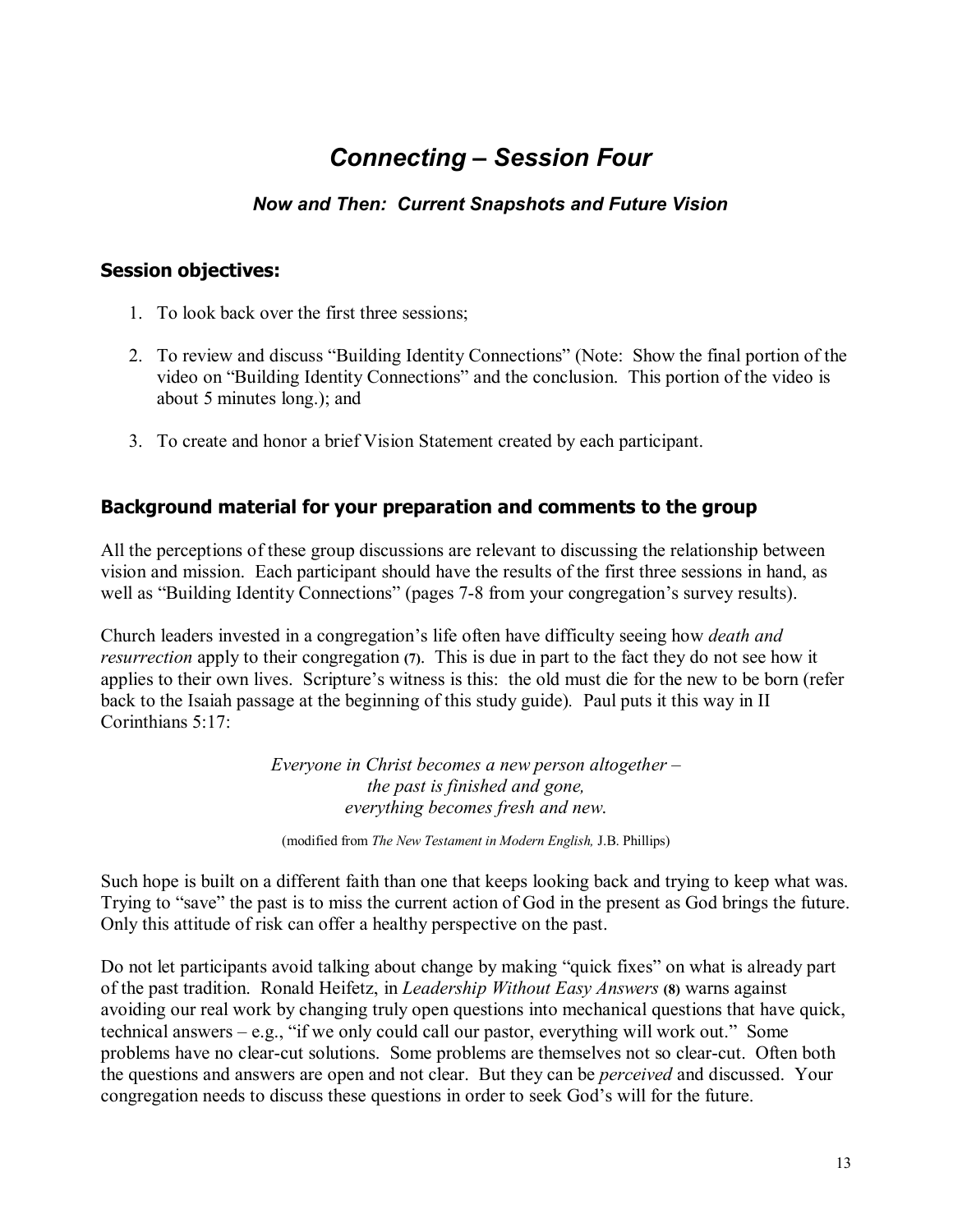#### **Process**

- Give each participant a copy of the Isaiah passage from page one of this guide, along with the passage from II Corinthians above. Break the participants into quartets and ask them to discuss how *letting the past go* and *welcoming fresh new things* applies to their experience of the congregation.
- Show the final portion of the video on "Building Identity Connections" and the conclusion. (This portion of the video is about 5 minutes long.)
- Give each participant a copy of "Building Identity Connections." Share with the group (with the *Guidelines* box on page 23 of *A Field Guide to U.S. Congregations* copied onto 8.5 by 11 paper) who a "typical" worshiper is according to the U.S. Congregational Life Survey. On newsprint record what participants' responses are to the question: "Who is a typical member of **our** congregation?" Ask them to think about this in light of the three previous sessions as well as the results in "Building Identity Connections."
- Have each participant write two phrases on an 8.5 by 11 sheet, using printed letters large enough to be read easily. The first phrase should describe the greatest need the congregation has in the eyes of the participant. The second phrase should describe the greatest need the community has in the eyes of the participant.
- If the number of participants is less than 12, have each one hold up his or her sheet and say what is on it, and then post it on a wall. With larger groups, break into groups of six participants each, have all participants share their statements, and note any statements that are similar. Then have all participants post their phrases on a wall.
- Hand a copy of *A Very Brief Vision Statement* exercise (see Appendix B at the back of this guide) to each person, and ask him or her to do the exercise in silence. This will take 10 or more minutes. Then ask each participant to read his or her vision statement, without comment, to the whole group.
- If there is time, ask each participant to say (as you record it on newsprint) what he or she perceives to be the congregation's *single most important issue*.

Assure everyone that the session and other leaders of the congregation will take all comments and documents from these discussions seriously, and that a printed summary will be provided for any member of the congregation to read. This summary will make every attempt to highlight the diversity of perception and will draw no conclusions about what needs to be done.

Thank them for their work, close with prayer, and let the group applaud your hard work as a leader.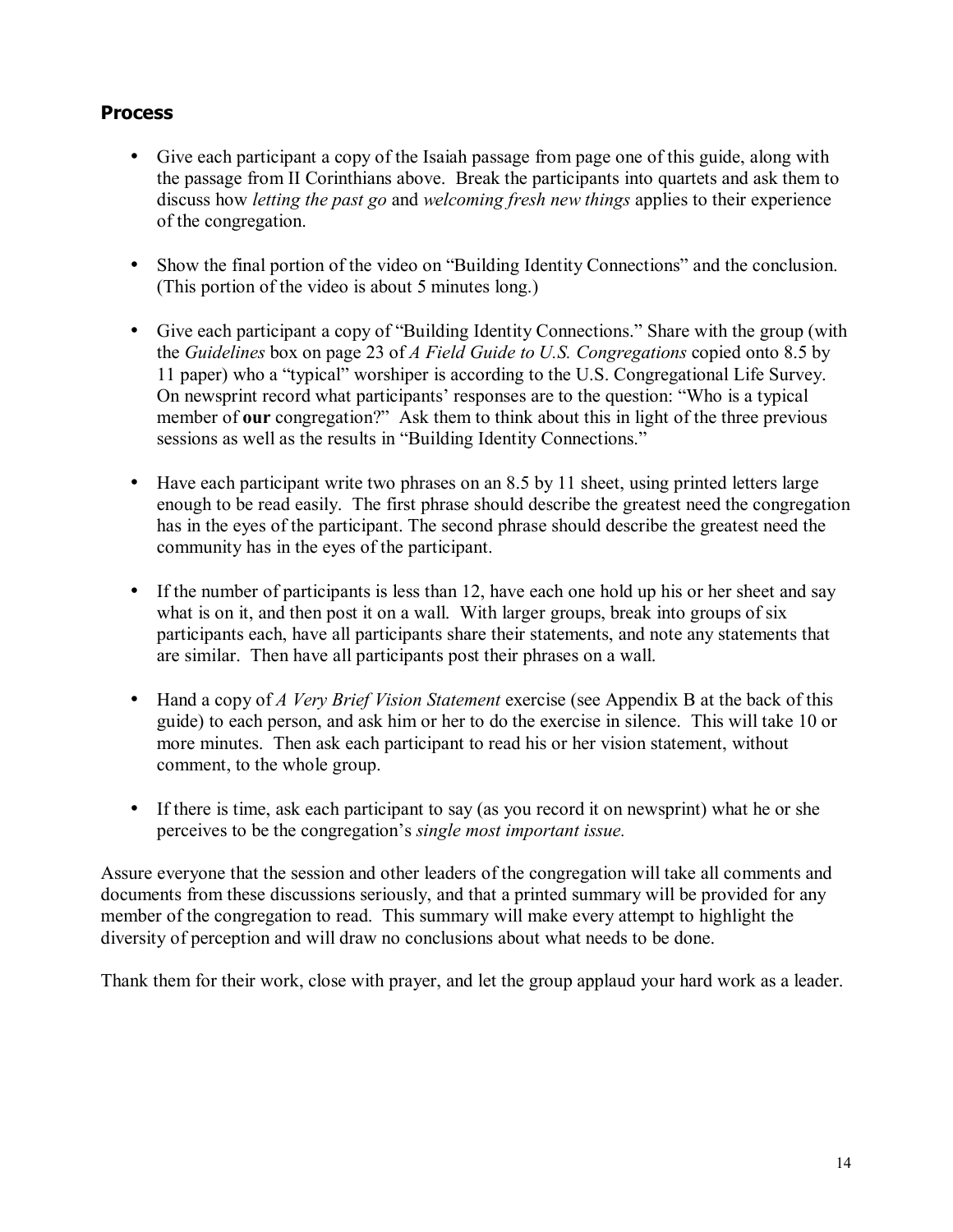## **Suggestions For Follow-Up Steps**

• Organize the report by listing your findings into four categories.

Spiritual Connections Findings Inside Connections Findings Outside Connections Finding Identity Connections Findings

These findings could be written in paragraph form or by using bullet lists.

- Follow these findings with all of the brief visions statements. There could be another session in which participants would, by noting the similarities and differences in the statements, work toward a brief *group* vision statement incorporating the common themes as well as the divergent perceptions.
- Before setting goals for the future work of your congregation, it would be necessary to use demographic data (see Appendix A for sources) to see if "who is out there" in the community around the church fits the perceptions of your leaders. Listing the findings in the data can be a group session that usually brings forth both "Aha" and "I don't think this is accurate" statements. Someone who knows the community data and who could speak about it without recommending actions to be taken would also illuminate "who is out there." Some congregations reshape their ministries on this information. Many do not.
- Provide your summary report along with your congregation's tabulated results from the U.S. Congregational Life Survey to the entire congregation. A congregational gathering in which your results are in print for everyone to see is a way to increase interest in and ownership of exactly who is coming to your church and why they come. A large crowd can be broken into small groups in which the question would be: "What does this mean for our life together and our mission in the community?"
- *Connecting leads to strategy questions.* It may lead you to modify your current Mission Statement and Goals, or it may motivate you to write a new Mission Statement and develop related Goals. Do this remembering it is a very dangerous course to have a long-range planning group determine your future ministry if that group does not use all of this information. Do not give your future to a small group of "people who know" unless your people's perceptions are in the process. They count.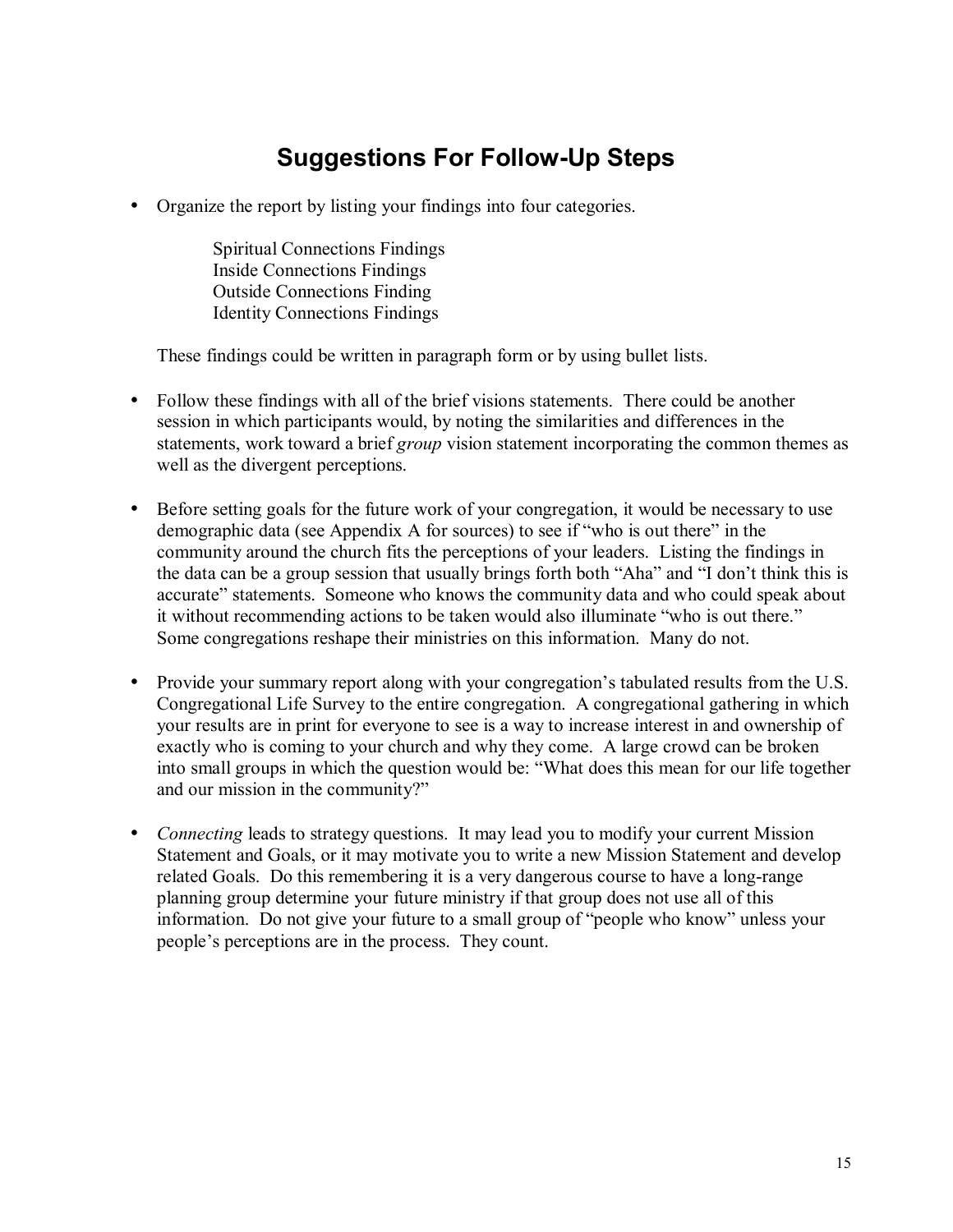#### **Notes:**

- 1. Eugene H. Peterson, *The Message The Prophets* (Colorado Springs: Navpress, 2000)
- 2. Loren B. Mead, *The Once and Future Church* (Washington, DC: The Alban Institute, 1991)
- 3. James F. Hopewell, *Congregation: Stories and Structures* (Philadelphia: Fortress Press, 1987)
- 4. Celia A. Hahn, *Growing in Authority, Relinquishing Control* (Washington, DC: The Alban Institute, 1994)
- 5. Hopewell
- 6. Hahn
- 7. Mike Regele, *Death of the Church* (Grand Rapids, MI. Zondervan Publishing House, 1995)
- 8. Ronald A. Heifetz, *Leadership Without Easy Answers* (Cambridge, MA: The Belknap Press, 1994)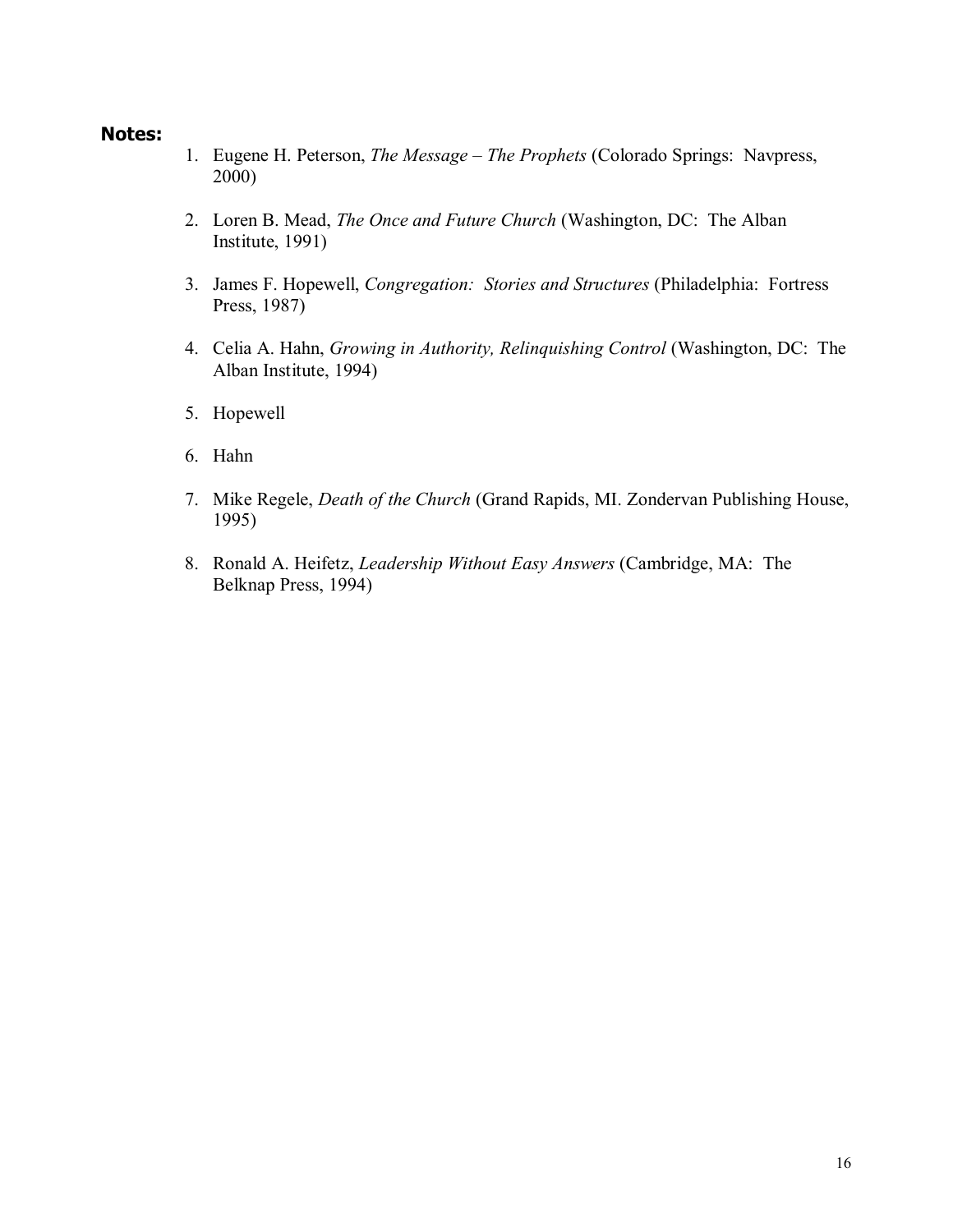## **Appendix A**

### *Sources of Demographic Information*

There are many sources of demographic information. This list shows several that might be helpful to you.

**Presbyterian Church (U.S.A.) Research Services office:** Provides a brief demographic report for the community around your congregation (using a three-mile radius) on the web at: http://www.pcusa.org/research/demographics.htm. A more detailed, color report (using a three-mile radius or other boundaries you specify) and other tools for congregations can also be ordered from the office. Call 1-888-728-7228 ext.2040 for more information or to order.

**Percept:** Provides a variety of demographic packages and other products for congregations and judicatories. Learn more online at: http://www.perceptnet.com, or call 1-800-442-6277 for more information or to order.

**Visions-Decisions:** Provides up-to-date Local Population Studies (50 pages, 12 maps, over 50 items with an explanatory narrative text and key graphics) for your area for \$199.50 (this is a discounted price; mention that Research Services, PC(USA), referred you). Learn more online at http://www.visions-decisions.com/ or call 800-524-1445.

**U.S. Census Bureau:** American FactFinder online provides popular tables and maps for the U.S., states, counties, cities, and towns (http://factfinder.census.gov/servlet/BasicFactsServlet).

**State Data Center of Missouri:** Provides free online information from the Census for regions, states, counties, metro areas, and zipcodes. (http://mcdc2.missouri.edu/websas/dp3\_2kmenus/us/).